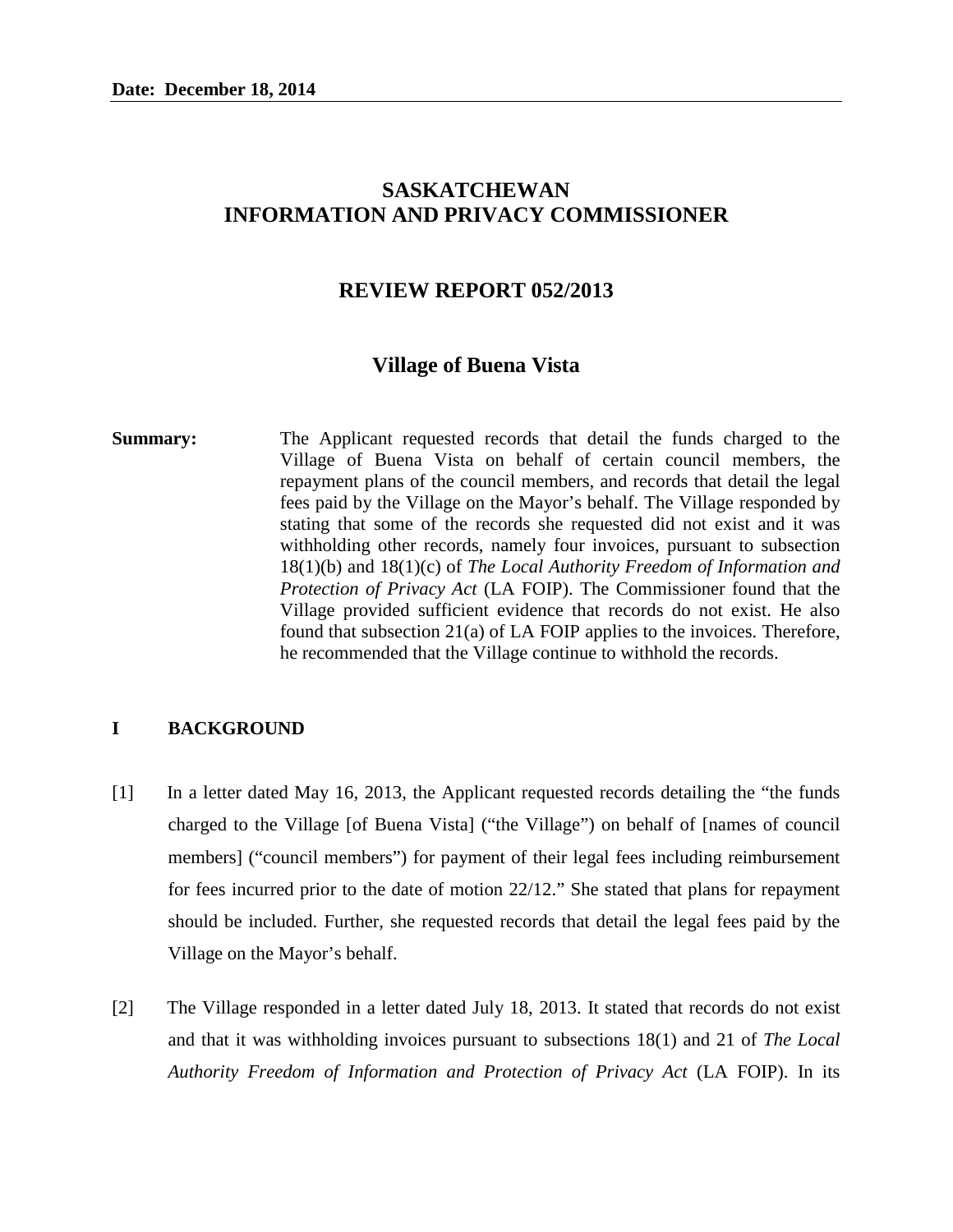submission dated September 5, 2013, the Village clarified that it was relying on subsections  $18(1)(b)$ ,  $18(1)(c)$  and 21 of LA FOIP to withhold records.

### **II RECORDS AT ISSUE**

[3] For a part of the Applicant's request, the Village has asserted that records do not exist. However, for another portion of the Applicant's request, there are four invoices issued by a law firm to the council members dated September 30, 2011, November 30, 2011, April 30, 2012, and November 30, 2012.

#### **III DISCUSSION OF THE ISSUES**

#### **1. Did the Village provide sufficient evidence that records do not exist?**

- [4] One portion of the Applicant's request was for records detailing the council members' repayment plans. In its submission dated September 5, 2013, the Village explained that the council members obtained a law firm to represent them and that there are invoices from the law firm to the Village. However, there are no plans for the council members to pay the Village back. Therefore, no records exist.
- [5] The Village's position, as detailed in its letter dated July 18, 2013 to the Applicant, is that section 355(3) of *The Municipalities Act* enables the Village to pay for the fees. If this is the Village's position, then it's certainly reasonable that no repayment plans by the council members exist.
- [6] Another portion of the Applicant's request was for records that detail the legal fees paid on the Mayor's behalf. The Village provided my office with a reproduction of a portion of its February 9, 2012 council meeting minutes. On February 9, 2012, the council had passed a motion that the Village pay the legal costs incurred by the Mayor arising from the actions of the council. Council voted against the motion. As such, no records exist.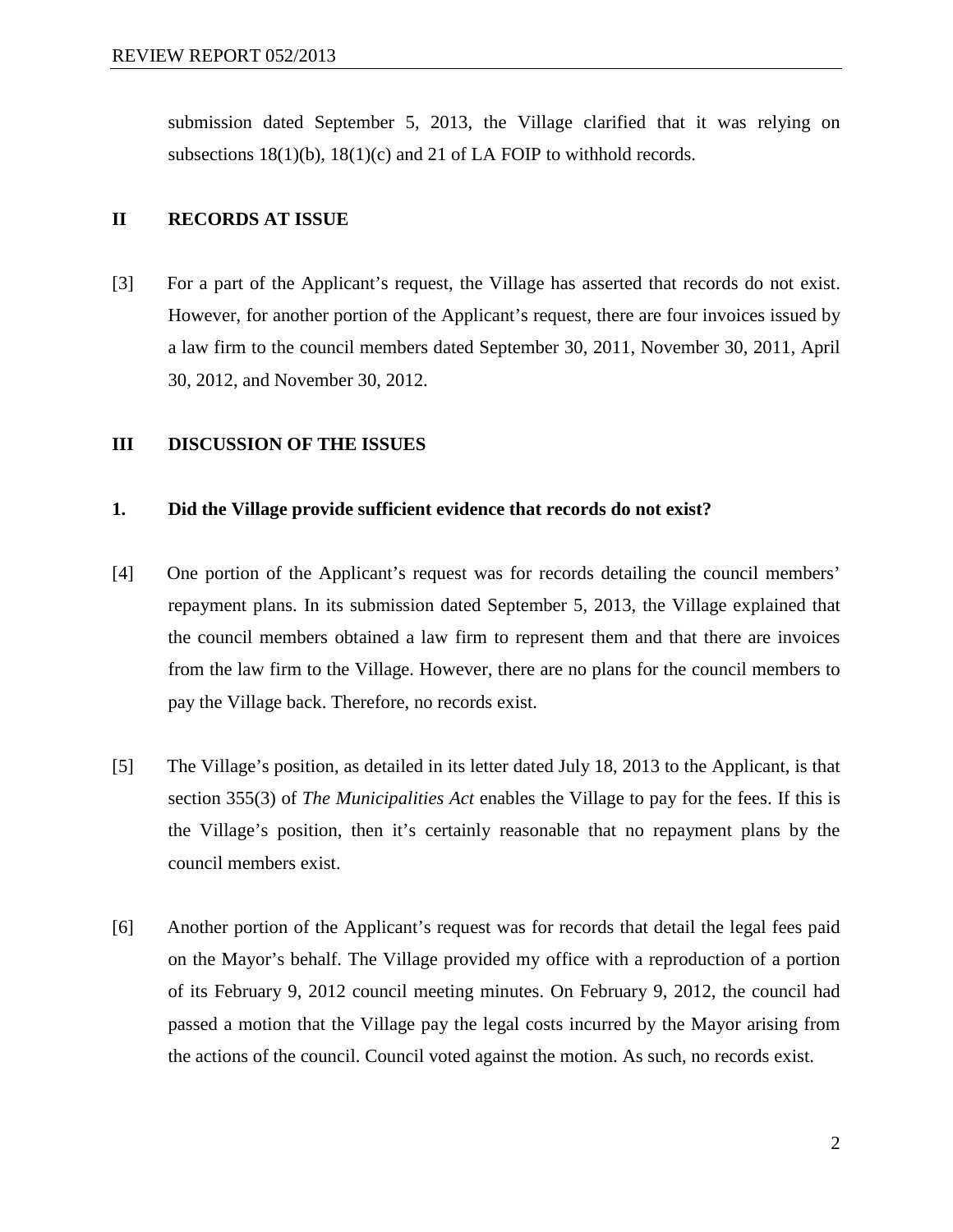- [7] Applicants rarely have detailed knowledge of the records held by a public body. However, they must be able to provide a reasonable basis for believing that records do exist. For example, their belief could be based on the fact that a public body's mandate suggests that a certain type of record would exist.
- [8] The Applicant did not supply my office with a basis for believing such records exist. In a letter dated June 13, 2013, the Applicant was requesting information to prove that the Village has not paid anything towards the Mayor's legal fees. As such, I am persuaded that no records detailing payments by the Village on behalf of the Applicant exists.

## **2. Did the Village properly apply section 21 of LA FOIP?**

- [9] Section 21 of LA FOIP provides:
	- 21 A head may refuse to give access to a record that:
		- (a) contains information that is subject to solicitor-client privilege;
		- (b) was prepared by or for legal counsel for the local authority in relation to a matter involving the provision of advice or other services by legal counsel; or

(c) contains correspondence between legal counsel for the local authority and any other person in relation to a matter involving the provision of advice or other services by legal counsel.

- [10] In its submission dated September 5, 2013, the Village did not specify which subsection of section 21 it was applying. However, it argued that the invoices "obviously contain third party information and/or information that is subject to solicitor-client privilege…". Presumably, it was applying subsection 21(a) of LA FOIP to withhold the invoices in their entirety.
- [11] In its letter dated December 11, 2014, the Village pointed to the Supreme Court of Canada (SCC) decision *Maranda v. Richer, [2003] 3 S.C.R. 193, 2003 SCC67*. In that decision, the SCC asserted that there is a presumption of privilege for lawyers' bills of account as a whole in order to ensure that solicitor-client privilege is honoured: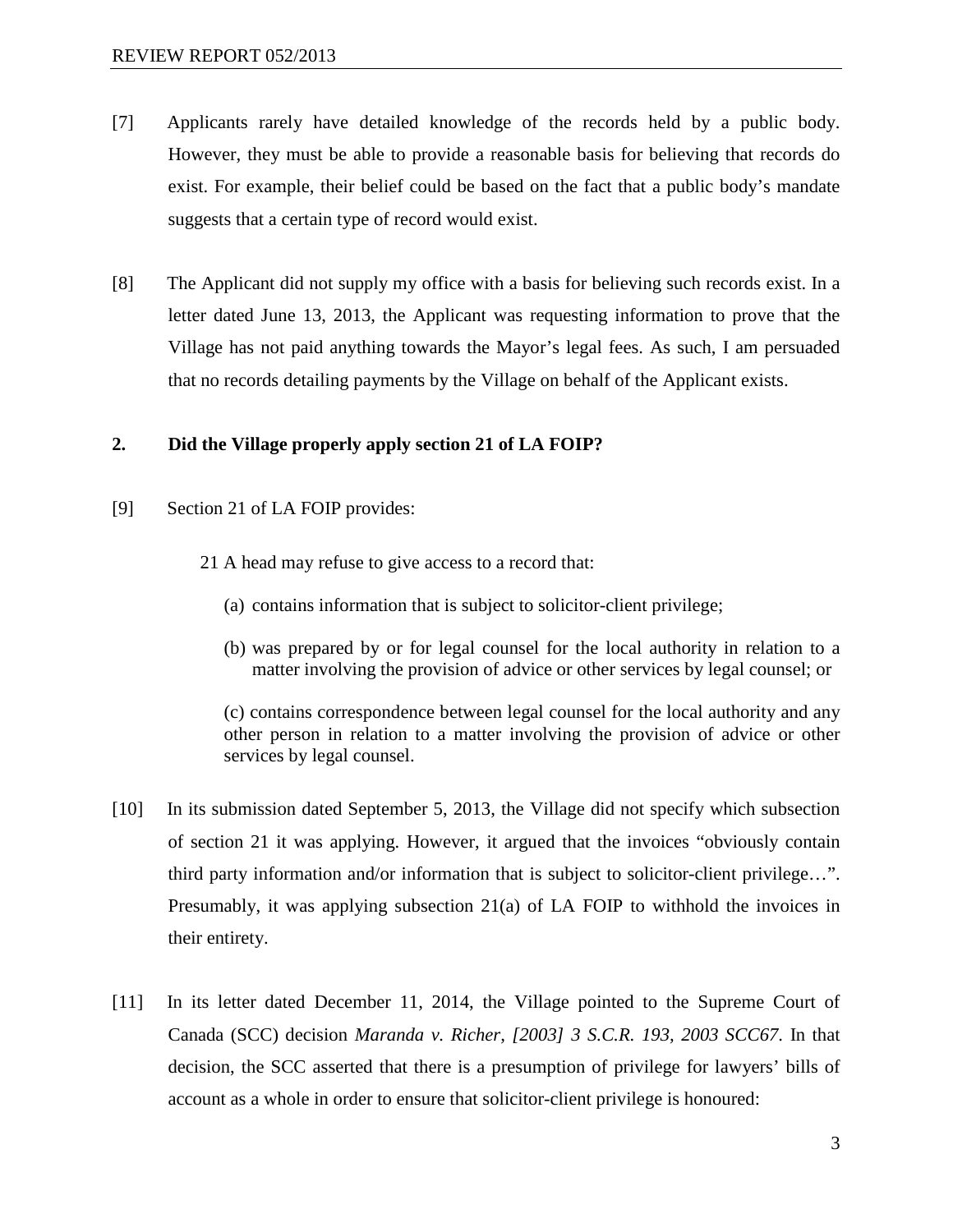In law, when authorization is sought for a search of a lawyer's office, the fact consisting of the amount of the fees must be regarded, in itself, as information that is, as a general rule, protected by solicitor-client privilege. While that presumption does not create a new category of privileged information, it will provide necessary guidance concerning the methods by which effect is given to solicitor-client privilege, which, it will be recalled, is a class privilege. Because of the difficulties inherent in determining the extent to which the information contained in lawyers' bills of account is neutral information, and the importance of the constitutional values that disclosing it would endanger, recognizing a presumption that such information falls *prima facie* within the privileged category will better ensure that the objectives of this time‑honoured privilege are achieved.

[12] This presumption of privilege can be rebutted if the Applicant can provide persuasive argument that the disclosure of information, namely the fees detailed in the invoice, will not result in the Applicant learning of information that is subject to solicitor-client privilege. In *Ontario (Ministry of the Attorney General) v. Ontario (Assistant Information and Privacy Commissioner)*, [2005] OJ No 941, the Court of Appeal for Ontario summarized an approach presented in *Legal Services Society v. Information and Privacy Commissioner of British Columbia* (2003), [2003] BCJ No 1093 (QL) as follows:

> If there is a reasonable possibility that the assiduous inquirer, aware of background information available to the public, could use the information requested concerning the amount of fees paid to deduce or otherwise acquire communications protected by the privilege, then the information is protected by the client/solicitor privilege and cannot be disclosed. If the requester satisfies the IPC that no such reasonable possibility exists, information as to the amount of fees paid is properly characterized as neutral and disclosable without impinging on the client/solicitor privilege. Whether it is ultimately disclosed by the IPC will, of course, depend on the operation of the entire Act.

[13] In the Applicant's submission, it was argued that the invoices should not be subject to "client privilege" because the council had publicized matters to Village residents. Based on the Applicant's arguments, I am not persuaded that release of information, namely the fees detailed in the invoices, is neutral information. In other words, I am not persuaded that the presumption of privilege is rebutted.